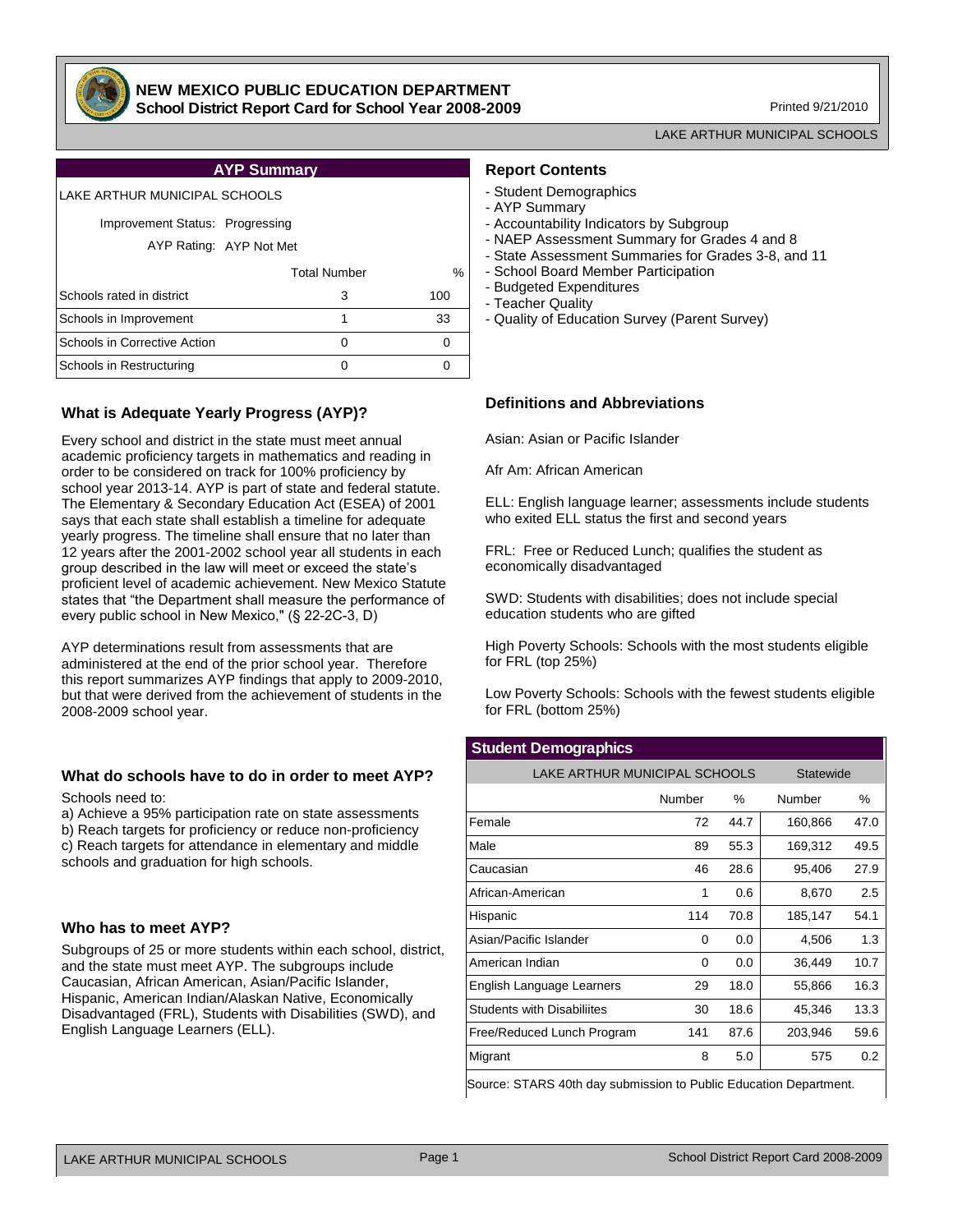| <b>Adequate Yearly Progress</b> |                      |                              |                  |                      |                              |
|---------------------------------|----------------------|------------------------------|------------------|----------------------|------------------------------|
| School                          | <b>AYP</b><br>Rating | Improvement<br><b>Status</b> | School           | <b>AYP</b><br>Rating | Improvement<br><b>Status</b> |
| LAKE ARTHUR ELEM                | Not Met              | $SI-1$                       | LAKE ARTHUR HIGH | Not Met              | Progressing                  |
| LAKE ARTHUR MIDDLE              | Not Met              | Progressing                  |                  |                      |                              |

# **AYP by Subgroup**

AYP is based on students who have attended a school for a full academic year. Three academic indicators are utilized: 1) mathematics, 2) reading, and 3) either attendance (elementary and middle schools), or graduation (high schools). Results are not reported for subgroups with fewer than 10 students (indicated by <>).

|                           | <b>Academic</b>            | <b>AYP</b><br>Goal | <b>All</b><br><b>Students</b> | Caucasian                    | Afr<br>Amer                  | <b>Hispanic</b>              | <b>Asian</b>                 | Am<br><b>Indian</b>          | <b>FRL</b>                   | ELL.              | <b>SWD</b>                   |
|---------------------------|----------------------------|--------------------|-------------------------------|------------------------------|------------------------------|------------------------------|------------------------------|------------------------------|------------------------------|-------------------|------------------------------|
| <b>Reporting Group</b>    | <b>Indicator</b>           | %                  | $\%$                          | $\frac{9}{6}$                | %                            | $\frac{9}{6}$                | $\%$                         | %                            | $\%$                         | %                 | %                            |
| Districtwide-Grades 3-5   | Reading Proficiency        | 63                 | 32.3                          | $\leftrightarrow$            | $\leftrightarrow$            | 25.0                         | $\leftrightarrow$            | $\leftrightarrow$            | 32.3                         | $\leftrightarrow$ | $\left\langle \right\rangle$ |
| Districtwide-Grades 6-8   | <b>Reading Proficiency</b> | 57                 | 50.0                          | 75.0                         | $\leftrightarrow$            | 40.0                         | $\leftrightarrow$            | $\leftrightarrow$            | 50.0                         | $\leftrightarrow$ | $\leftrightarrow$            |
| Districtwide-Grade 11     | <b>Reading Proficiency</b> | 60                 | 61.5                          | $\leftrightarrow$            | $\leftrightarrow$            | $\leftrightarrow$            | $\leftrightarrow$            | $\leftrightarrow$            | 61.5                         | $\leftrightarrow$ | $\left\langle \right\rangle$ |
| LAKE ARTHUR ELEM          | <b>Reading Proficiency</b> | 63                 | 19.4                          | $\left\langle \right\rangle$ | $\left\langle \right\rangle$ | 12.5                         | $\leftrightarrow$            | $\leftrightarrow$            | 19.4                         | $\leftrightarrow$ | $\dot{\mathbf{z}}$           |
| LAKE ARTHUR HIGH          | <b>Reading Proficiency</b> | 60                 | 61.5                          | $\leftrightarrow$            | $\left\langle \right\rangle$ | $\leftrightarrow$            | $\leftrightarrow$            | $\leftrightarrow$            | 61.5                         | $\leftrightarrow$ | $\dot{\mathbf{z}}$           |
| <b>LAKE ARTHUR MIDDLE</b> | <b>Reading Proficiency</b> | 57                 | 50.0                          | $\leftrightarrow$            | <>                           | 23.3                         | $\leftrightarrow$            | $\leftrightarrow$            | 50.0                         | $\leftrightarrow$ | $\dot{\mathbf{z}}$           |
| Districtwide-Grades 3-5   | Math Proficiency           | 50                 | 16.1                          | $\leftrightarrow$            | $\leftrightarrow$            | 12.5                         | $\leftrightarrow$            | $\leftrightarrow$            | 16.1                         | $\leftrightarrow$ | $\left\langle \right\rangle$ |
| Districtwide-Grades 6-8   | Math Proficiency           | 41                 | 21.4                          | 25.0                         | $\left\langle \right\rangle$ | 20.0                         | $\leftrightarrow$            | $\leftrightarrow$            | 21.4                         | $\leftrightarrow$ | $\left\langle \right\rangle$ |
| Districtwide-Grade 11     | Math Proficiency           | 46                 | 7.7                           | $\leftrightarrow$            | $\left\langle \right\rangle$ | $\leftrightarrow$            | $\leftrightarrow$            | <>                           | 7.7                          | $\leftrightarrow$ | $\dot{\mathbf{z}}$           |
| LAKE ARTHUR ELEM          | <b>Math Proficiency</b>    | 50                 | 12.9                          | $\leftrightarrow$            | $\left\langle \right\rangle$ | 8.3                          | $\leftrightarrow$            | $\leftrightarrow$            | 12.9                         | $\leftrightarrow$ | $\left\langle \right\rangle$ |
| <b>LAKE ARTHUR HIGH</b>   | <b>Math Proficiency</b>    | 46                 | 7.7                           | $\leftrightarrow$            | <>                           | $\dot{~}$                    | $\dot{~}$                    | $\leftrightarrow$            | 7.7                          | $\leftrightarrow$ | <>                           |
| <b>LAKE ARTHUR MIDDLE</b> | Math Proficiency           | 41                 | 21.4                          | $\leftrightarrow$            | $\leftrightarrow$            | 16.7                         | $\leftrightarrow$            | $\leftrightarrow$            | 21.4                         | $\leftrightarrow$ | $\left\langle \right\rangle$ |
| Districtwide-Grades 3-5   | Attendance Rate            | 92                 | 97.1                          | 97.7                         | $\leftrightarrow$            | 96.9                         | $\leftrightarrow$            | $\leftrightarrow$            | 97.1                         | 93.6              | 98.8                         |
| Districtwide-Grades 6-8   | Attendance Rate            | 92                 | 97.1                          | 97.7                         | $\leftrightarrow$            | 96.9                         | $\left\langle \right\rangle$ | $\left\langle \right\rangle$ | 97.1                         | 93.6              | 98.8                         |
| <b>LAKE ARTHUR ELEM</b>   | <b>Attendance Rate</b>     | 92                 | 95.8                          | 95.1                         | $\leftrightarrow$            | 96.1                         | $\left\langle \right\rangle$ | <>                           | 95.8                         | 97.1              | 94.0                         |
| <b>LAKE ARTHUR MIDDLE</b> | <b>Attendance Rate</b>     | 92                 | 97.1                          | 97.7                         | <>                           | 96.9                         | <>                           | <>                           | 97.1                         | 93.6              | 98.8                         |
| <b>All Students</b>       | <b>Graduation Rate</b>     | 52                 | 81.7                          | <>                           | $\left\langle \right\rangle$ | <>                           | $\left\langle \right\rangle$ | $\leftrightarrow$            | $\left\langle \right\rangle$ | <>                | ◇                            |
| LAKE ARTHUR HIGH          | <b>Graduation Rate</b>     | 52                 | 81.7                          | <>                           | $\left\langle \right\rangle$ | $\left\langle \right\rangle$ | $\leftrightarrow$            | $\leftrightarrow$            | $\left\langle \right\rangle$ | $\leftrightarrow$ | ◇                            |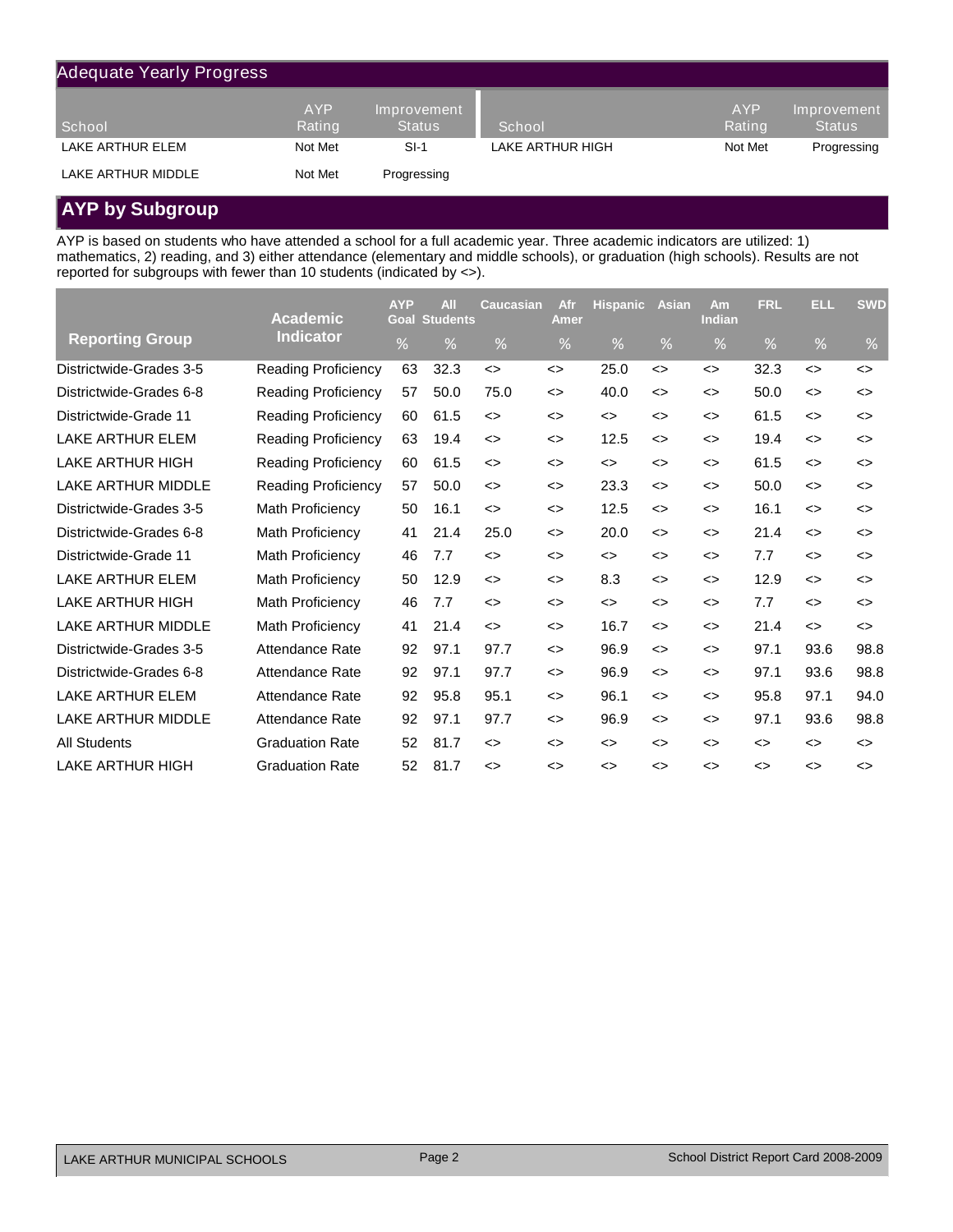### **National Assessment of Educational Progress (NAEP) Statewide Results**

The National Assessment of Educational Progress (NAEP) is often called the "Nation's Report Card" because it allows the comparison of student performance across states and for the nation as a whole. NAEP does not replace the Standards Based Assessment (SBA) that students take every year, which measures student performance according to New Mexico curriculum standards. All students in New Mexico are required to take the SBA, while the NAEP selects representative samples of students. The sampling method does not allow for reporting results by district, much like a political poll does not sample and report by neighborhood. For further information, visit the NAEP web site at http://nces.ed.gov/nationsreportcard.

NAEP assessments have been given in subjects such as reading, mathematics, science, writing, U.S. history, geography, the arts, and others. Reading and mathematics are assessed every two years at grades 4 and 8. Science is assessed every four years. Results presented here are from 2009 (reading and mathematics), and from 2005 (science).

|              |                           | Reading (2009)              |                |                                      |                           | Math (2009)        |                         |                                      |                  |                             | <b>Science (2005)</b><br>$\frac{9}{6}$<br>Basic* |                                               |  |  |  |  |  |
|--------------|---------------------------|-----------------------------|----------------|--------------------------------------|---------------------------|--------------------|-------------------------|--------------------------------------|------------------|-----------------------------|--------------------------------------------------|-----------------------------------------------|--|--|--|--|--|
| 4th Grade    | %<br>Advanced             | $\frac{0}{0}$<br>Proficient | $\%$<br>Basic* | $\%$<br><b>Below</b><br><b>Basic</b> | %<br>Advanced             | %<br>Proficient    | %<br>Basic*             | %<br><b>Below</b><br><b>Basic</b>    | $\%$<br>Advanced | $\frac{0}{0}$<br>Proficient |                                                  | $\frac{0}{0}$<br><b>Below</b><br><b>Basic</b> |  |  |  |  |  |
| White        | 9.0                       | 26.0                        | 36.0           | 30.0                                 | 7.0                       | 40.0               | 42.0                    | 12.0                                 | 3.0              | 34.0                        | 44.0                                             | 19.0                                          |  |  |  |  |  |
| <b>Black</b> | 1.0                       | 13.0                        | 36.0           | 50.0                                 | 2.0                       | 18.0               | 48.0                    | 33.0                                 | 1.0              | 8.0                         | 39.0                                             | 53.0                                          |  |  |  |  |  |
| Hispanic     | 1.0                       | 12.0                        | 32.0           | 55.0                                 | 1.0                       | 16.0               | 48.0                    | 34.0                                 | 1.0              | 9.0                         | 34.0                                             | 56.0                                          |  |  |  |  |  |
| Asian        | 12.0                      | 27.0                        | 32.0           | 29.0                                 | $***$                     | $***$              | $***$                   | $***$                                | ***              | $***$                       | $***$                                            | $***$                                         |  |  |  |  |  |
| Am Indian    | 1.0                       | 9.0                         | 24.0           | 66.0                                 | #                         | 13.0               | 43.0                    | 43.0                                 | $\#$             | 5.0                         | 31.0                                             | 64.0                                          |  |  |  |  |  |
| SWD          | 1.0                       | 4.0                         | 12.0           | 83.0                                 | #                         | 9.0                | 41.0                    | 50.0                                 | $\#$             | 4.0                         | 26.0                                             | 69.0                                          |  |  |  |  |  |
| <b>ELL</b>   | #                         | 3.0                         | 13.0           | 84.0                                 | #                         | 5.0                | 36.0                    | 60.0                                 | #                | 3.0                         | 23.0                                             | 74.0                                          |  |  |  |  |  |
| <b>FRLP</b>  | 1.0                       | 11.0                        | 31.0           | 57.0                                 | 1.0                       | 16.0               | 46.0                    | 36.0                                 | #                | 10.0                        | 35.0                                             | 55.0                                          |  |  |  |  |  |
| New Mexico   | 4.0                       | 16.0                        | 32.0           | 48.0                                 | 3.0                       | 23.0               | 46.0                    | 28.0                                 | 1.0              | 16.0                        | 37.0                                             | 45.0                                          |  |  |  |  |  |
| Nation       | 7.0                       | 24.0                        | 34.0           | 34.0                                 | 6.0                       | 33.0               | 43.0                    | 19.0                                 | 2.0              | 25.0                        | 39.0                                             | 34.0                                          |  |  |  |  |  |
| 8th Grade    | $\frac{0}{0}$<br>Advanced | $\frac{0}{0}$<br>Proficient | $\%$<br>Basic* | %<br><b>Below</b><br><b>Basic</b>    | $\frac{0}{0}$<br>Advanced | $\%$<br>Proficient | $\frac{0}{0}$<br>Basic* | $\%$<br><b>Below</b><br><b>Basic</b> | $\%$<br>Advanced | $\frac{0}{0}$<br>Proficient | $\frac{9}{6}$<br>Basic*                          | $\frac{0}{0}$<br><b>Below</b><br><b>Basic</b> |  |  |  |  |  |
| White        | 4.0                       | 34.0                        | 46.0           | 16.0                                 | 7.0                       | 32.0               | 41.0                    | 19.0                                 | 3.0              | 33.0                        | 34.0                                             | 30.0                                          |  |  |  |  |  |
| <b>Black</b> | 1.0                       | 15.0                        | 40.0           | 44.0                                 | 2.0                       | 11.0               | 42.0                    | 45.0                                 | 3.0              | 12.0                        | 23.0                                             | 63.0                                          |  |  |  |  |  |
| Hispanic     | #                         | 14.0                        | 44.0           | 42.0                                 | 1.0                       | 10.0               | 39.0                    | 50.0                                 | #                | 9.0                         | 26.0                                             | 65.0                                          |  |  |  |  |  |
| Asian        | $***$                     | $***$                       | $***$          | $***$                                | $***$                     | $***$              | $***$                   | $***$                                | ***              | $***$                       | $***$                                            | $***$                                         |  |  |  |  |  |
| Am Indian    | 1.0                       |                             |                |                                      |                           |                    |                         |                                      |                  |                             |                                                  |                                               |  |  |  |  |  |
|              |                           | 11.0                        | 38.0           | 50.0                                 | 1.0                       | 9.0                | 36.0                    | 54.0                                 | #                | 7.0                         | 19.0                                             | 73.0                                          |  |  |  |  |  |
| SWD          | #                         | 4.0                         | 21.0           | 75.0                                 | #                         | 5.0                | 17.0                    | 77.0                                 | #                | 4.0                         | 13.0                                             | 83.0                                          |  |  |  |  |  |
| <b>ELL</b>   | #                         | 1.0                         | 13.0           | 87.0                                 | #                         | 2.0                | 18.0                    | 80.0                                 | #                | 2.0                         | 11.0                                             | 87.0                                          |  |  |  |  |  |
| <b>FRLP</b>  | 1.0                       | 14.0                        | 43.0           | 43.0                                 | 1.0                       | 10.0               | 38.0                    | 50.0                                 | $\#$             | 10.0                        | 24.0                                             | 66.0                                          |  |  |  |  |  |
| New Mexico   | 1.0                       | 20.0                        | 44.0           | 34.0                                 | 3.0                       | 17.0               | 39.0                    | 41.0                                 | 1.0              | 17.0                        | 28.0                                             | 54.0                                          |  |  |  |  |  |

Basic is most comparable to Proficient on New Mexico's Stadards Based Assessment

\*\*\* Sample size was insufficient to permit a reliable estimate

# Rounds to zero

### **NAEP Participation Rates**

| الماليات والمالي المالي والمالي والمالي والمواليات المالي والمتوازن والمستحل الماليات                      |             |             |             |  |  |  |  |  |  |  |  |
|------------------------------------------------------------------------------------------------------------|-------------|-------------|-------------|--|--|--|--|--|--|--|--|
|                                                                                                            | Reading (%) | Math $(\%)$ | Science (%) |  |  |  |  |  |  |  |  |
| 4th Grade ELL                                                                                              | 73.0        | 95.6        | 94.1        |  |  |  |  |  |  |  |  |
| 4th Grade SWD**                                                                                            | 64.3        | 84.6        | 85.9        |  |  |  |  |  |  |  |  |
| 8th Grade ELL                                                                                              | 81.9        | 94.2        | 90.1        |  |  |  |  |  |  |  |  |
| 8th Grade SWD**                                                                                            | 64.3        | 77.9        | 85.7        |  |  |  |  |  |  |  |  |
| ** NAEP does not accommodate students with severe disabilities.<br>Participation in NAEP is not mandatory. |             |             |             |  |  |  |  |  |  |  |  |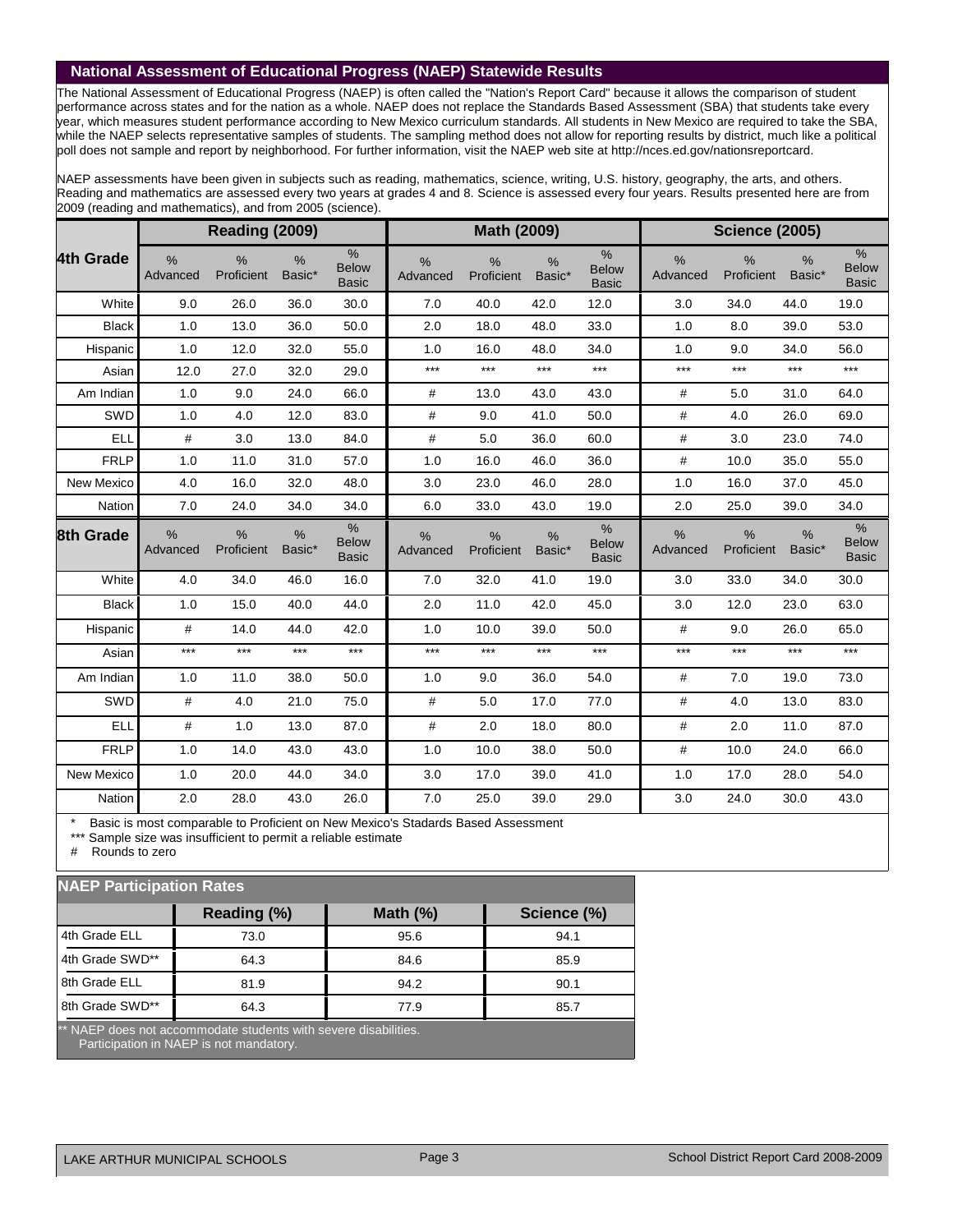# **Assessment Summary by Grade**

Students are assessed in reading, mathematics and science in grades 3-8 and 11 by the Standards Based Assessment (SBA) and the NM Alternative Proficiency Assessment (NMAPA) for students with significant disabilities. These assessments were developed to measure the NM Standards and Benchmarks that educators and the public determined are important for our students to master. The assessment results are for all students enrolled and present during testing in March 2009. District summaries do not include students from charter schools, which are reported separately. Results for groups with fewer than 10 students are not reported to meet confidentiality requirements. Percents may not add to 100, due to rounding.

| 3rd Grade        |                                              |                             | <b>Reading</b>    |                              |                              |                               | <b>Mathematics</b>           |                             |                              |                              |                   |                                     | <b>Science</b>               |                                |                              |                              |                        |                              |
|------------------|----------------------------------------------|-----------------------------|-------------------|------------------------------|------------------------------|-------------------------------|------------------------------|-----------------------------|------------------------------|------------------------------|-------------------|-------------------------------------|------------------------------|--------------------------------|------------------------------|------------------------------|------------------------|------------------------------|
| <b>Reporting</b> |                                              | % at Each Proficiency Level |                   |                              |                              |                               |                              | % at Each Proficiency Level |                              |                              |                   |                                     |                              | % at Each Proficiency Level    |                              |                              |                        |                              |
| Group            | $\frac{0}{0}$<br><b>Participating Tested</b> | Number                      | Level<br>1        | Level<br>2                   | 3                            | Level Level<br>$\overline{4}$ | $\%$<br>Participating        | Number<br><b>Tested</b>     | Level<br>1                   | 2                            | 3                 | Level Level Level<br>$\overline{4}$ | %<br>Participating           | <b>Number</b><br><b>Tested</b> | Level<br>$\mathbf{1}$        | 2                            | Level Level Level<br>3 | $\overline{4}$               |
| Female           | $\leq$                                       | 5                           | $\leftrightarrow$ | $\left\langle \right\rangle$ | $\left\langle \right\rangle$ | $\leftrightarrow$             | $\left\langle \right\rangle$ | 5                           | $\left\langle \right\rangle$ | $\leftrightarrow$            | $\leftrightarrow$ | $\leftrightarrow$                   | $\leftrightarrow$            | 5                              | $\left\langle \right\rangle$ | $\leftrightarrow$            | $\leftrightarrow$      | $\leftrightarrow$            |
| Male             | $\leq$                                       | 3                           | $\leftrightarrow$ | $\left\langle \right\rangle$ | $\left\langle \right\rangle$ | $\left\langle \right\rangle$  | $\left\langle \right\rangle$ | 3                           | $\leftrightarrow$            | $\left\langle \right\rangle$ | $\leftrightarrow$ | $\left\langle \right\rangle$        | $\left\langle \right\rangle$ | 3                              | $\left\langle \right\rangle$ | $\left\langle \right\rangle$ | $\Leftrightarrow$      | $\left\langle \right\rangle$ |
| Caucasian        | $\leq$                                       | 3                           | $\leftrightarrow$ | $\leftrightarrow$            | $\leftrightarrow$            | $\leftrightarrow$             | $\left\langle \right\rangle$ | 3                           | $\leftrightarrow$            | $\leftrightarrow$            | $\leftrightarrow$ | $\left\langle \right\rangle$        | $\left\langle \right\rangle$ | 3                              | $\leftrightarrow$            | $\leftrightarrow$            | $\leftrightarrow$      | $\left\langle \right\rangle$ |
| <b>Black</b>     | $\left\langle \right\rangle$                 |                             |                   |                              |                              |                               | $\left\langle \right\rangle$ |                             |                              |                              |                   |                                     | $\left\langle \right\rangle$ |                                |                              |                              |                        |                              |
| Hispanic         | $\leq$                                       | 5                           | $\leftrightarrow$ | <>                           | <>                           | $\leq$                        | $\left\langle \right\rangle$ | 5                           | $\left\langle \right\rangle$ | <>                           | $\leftrightarrow$ | $\leftrightarrow$                   | $\left\langle \right\rangle$ | 5                              | $\leftrightarrow$            |                              | ◇                      | $\left\langle \right\rangle$ |
| Asian            | $\leq$                                       |                             |                   |                              |                              |                               | $\left\langle \right\rangle$ |                             |                              |                              |                   |                                     | $\leftrightarrow$            |                                |                              |                              |                        |                              |
| Am Ind           | $\leq$                                       |                             |                   |                              |                              |                               | $\left\langle \right\rangle$ |                             |                              |                              |                   |                                     | $\left\langle \right\rangle$ |                                |                              |                              |                        |                              |
| <b>ELL</b>       | $\leq$                                       | $\overline{2}$              | <>                | <>                           | $\left\langle \right\rangle$ | $\left\langle \right\rangle$  | $\left\langle \right\rangle$ | 2                           | ◇                            | <>                           | $\leftrightarrow$ | $\left\langle \right\rangle$        | $\left\langle \right\rangle$ | $\overline{2}$                 | <>                           | <>                           | ◇                      | $\leq$                       |
| <b>FRL</b>       | $\leq$                                       | 8                           | $\leftrightarrow$ | $\leftrightarrow$            | $\leftrightarrow$            | $\leq$                        | $\left\langle \right\rangle$ | 8                           | $\leftrightarrow$            | $\leftrightarrow$            | $\leftrightarrow$ | $\leftrightarrow$                   | $\leftrightarrow$            | 8                              | $\leftrightarrow$            | <>                           | $\leftrightarrow$      | $\leftrightarrow$            |
| SWD              | $\leftrightarrow$                            |                             |                   |                              |                              |                               | $\left\langle \right\rangle$ |                             |                              |                              |                   |                                     | $\left\langle \right\rangle$ |                                |                              |                              |                        |                              |
| Migrant          | $\leftrightarrow$                            |                             |                   |                              |                              |                               | $\left\langle \right\rangle$ |                             |                              |                              |                   |                                     | $\left\langle \right\rangle$ |                                |                              |                              |                        |                              |
| All 2008-09      | $\leq$                                       | 8                           | $\leftrightarrow$ | <>                           | $\left\langle \right\rangle$ | $\left\langle \right\rangle$  | $\left\langle \right\rangle$ | 8                           | ◇                            | <>                           | $\leftrightarrow$ | $\left\langle \right\rangle$        | $\left\langle \right\rangle$ | 8                              | <>                           | <>                           | ◇                      | <>                           |
| All 2007-08      | $\left\langle \right\rangle$                 | 9                           | $\leftrightarrow$ | $\leftrightarrow$            | $\leftrightarrow$            | $\left\langle \right\rangle$  | $\left\langle \right\rangle$ | 9                           | $\leftrightarrow$            | $\leftrightarrow$            | $\leftrightarrow$ | $\left\langle \right\rangle$        | $\left\langle \right\rangle$ | 9                              | $\leftrightarrow$            | $\leftrightarrow$            | $\leftrightarrow$      | $\leftrightarrow$            |
| NM 2008-09       | 99                                           | 25,222                      | 9                 | 51                           | 23                           | 14                            | 99                           | 25,229                      | 8                            | 45                           | 41                | 3                                   | 99                           | 25,214                         | 11                           | 70                           | 16                     | $\mathbf{0}$                 |
| NM 2007-08       | 99                                           | 24,878                      | 10                | 47                           | 26                           | 14                            | 99                           | 24,878                      | 6                            | 37                           | 48                | $\overline{7}$                      | 99                           | 24,868                         | 11                           | 68                           | 18                     |                              |

Levels: 1 = Advanced, 2 = Proficient, 3 = Nearing Proficiency, 4 = Beginning Step <> Fewer than 10 students

| <b>4th Grade</b> |                              |                                | <b>Reading</b>               |                         |                              |                              | <b>Mathematics</b>                                                                    |                             |                   |                              |                              |                                     | <b>Science</b>               |                             |                              |                              |                              |                              |
|------------------|------------------------------|--------------------------------|------------------------------|-------------------------|------------------------------|------------------------------|---------------------------------------------------------------------------------------|-----------------------------|-------------------|------------------------------|------------------------------|-------------------------------------|------------------------------|-----------------------------|------------------------------|------------------------------|------------------------------|------------------------------|
| <b>Reporting</b> |                              |                                |                              |                         |                              |                              |                                                                                       | % at Each Proficiency Level |                   |                              |                              |                                     |                              | % at Each Proficiency Level |                              |                              |                              |                              |
| Group            | %<br>Participating           | <b>Number</b><br><b>Tested</b> | Level<br>$\overline{1}$      | Level<br>$\overline{2}$ | Level Level<br>3             | $\overline{4}$               | %<br>Participating                                                                    | Number<br><b>Tested</b>     | Level             | 2                            | 3                            | Level Level Level<br>$\overline{4}$ | %<br>Participating           | Number<br><b>Tested</b>     | Level<br>$\overline{1}$      | $\overline{2}$               | Level Level Level<br>3       | 4                            |
| Female           | $\leftrightarrow$            | $\overline{4}$                 | $\leftrightarrow$            | $\leftrightarrow$       | $\left\langle \right\rangle$ | $\leftrightarrow$            | $\leftrightarrow$                                                                     | 4                           | $\leftrightarrow$ | $\left\langle \right\rangle$ | $\leftrightarrow$            | $\left\langle \right\rangle$        | $\leftrightarrow$            | 4                           | $\left\langle \right\rangle$ | $\left\langle \right\rangle$ | $\leftrightarrow$            | $\left\langle \right\rangle$ |
| Male             | $\leq$                       | $\overline{7}$                 | $\left\langle \right\rangle$ | <>                      | $\left\langle \right\rangle$ | $\left\langle \right\rangle$ | $\left\langle \right\rangle$                                                          | $\overline{7}$              | $\leftrightarrow$ | $\left\langle \right\rangle$ | $\left\langle \right\rangle$ | $\left\langle \right\rangle$        | $\left\langle \right\rangle$ | $\overline{7}$              | $\left\langle \right\rangle$ | $\left\langle \right\rangle$ | $\left\langle \right\rangle$ | $\left\langle \right\rangle$ |
| Caucasian        | $\leftrightarrow$            | $\overline{4}$                 | $\left\langle \right\rangle$ | <>                      | <>                           | $\leq$                       | $\leftrightarrow$                                                                     | $\overline{4}$              | $\leftrightarrow$ | <>                           | $\leftrightarrow$            | $\left\langle \right\rangle$        | $\left\langle \right\rangle$ | $\overline{4}$              | $\leftrightarrow$            | <>                           | ◇                            | $\left\langle \right\rangle$ |
| <b>Black</b>     | $\left\langle \right\rangle$ |                                |                              |                         |                              |                              | $\leftrightarrow$                                                                     |                             |                   |                              |                              |                                     | $\left\langle \right\rangle$ |                             |                              |                              |                              |                              |
| Hispanic         | $\leftrightarrow$            | $\overline{7}$                 | ◇                            |                         | <>                           | $\leftrightarrow$            | $\leftrightarrow$                                                                     | $\overline{7}$              | ◇                 |                              | $\leftrightarrow$            | $\leftrightarrow$                   | $\leftrightarrow$            | $\overline{7}$              | <>                           |                              |                              | <>                           |
| Asian            | $\left\langle \right\rangle$ |                                |                              |                         |                              |                              | $\left\langle \right\rangle$                                                          |                             |                   |                              |                              |                                     | $\left\langle \right\rangle$ |                             |                              |                              |                              |                              |
| Am Ind           | $\leftrightarrow$            |                                |                              |                         |                              |                              | $\leftrightarrow$                                                                     |                             |                   |                              |                              |                                     | $\left\langle \right\rangle$ |                             |                              |                              |                              |                              |
| <b>ELL</b>       | $\left\langle \right\rangle$ | 3                              | ◇                            |                         | $\left\langle \right\rangle$ | $\left\langle \right\rangle$ | $\leftrightarrow$                                                                     | 3                           | <>                |                              | $\left\langle \right\rangle$ | $\left\langle \right\rangle$        | $\left\langle \right\rangle$ | 3                           |                              |                              | ◇                            | <>                           |
| <b>FRL</b>       | 100                          | 11                             | $\mathbf{0}$                 | 27                      | 36                           | 36                           | 100                                                                                   | 11                          | $\Omega$          | 18                           | 45                           | 36                                  | 100                          | 11                          | $\mathbf{0}$                 | 18                           | 72                           | 9                            |
| SWD              | $\leftrightarrow$            | $\overline{1}$                 | $\leftrightarrow$            | $\leftrightarrow$       | $\left\langle \right\rangle$ | $\leq$                       | $\leftrightarrow$                                                                     | 4                           | $\leftrightarrow$ | <>                           | $\leftrightarrow$            | $\left\langle \right\rangle$        | $\leftrightarrow$            | $\mathbf 1$                 | $\leftrightarrow$            | <>                           | $\left\langle \right\rangle$ | $\leftrightarrow$            |
| Migrant          | $\left\langle \right\rangle$ |                                |                              |                         |                              |                              | $\left\langle \right\rangle$                                                          |                             |                   |                              |                              |                                     | $\left\langle \right\rangle$ |                             |                              |                              |                              |                              |
| All 2008-09      | 100                          | 11                             | $\mathbf{0}$                 | 27                      | 36                           | 36                           | 100                                                                                   | 11                          | $\overline{0}$    | 18                           | 45                           | 36                                  | 100                          | 11                          | $\mathbf{0}$                 | 18                           | 72                           | 9                            |
| All 2007-08      | 100                          | 10                             | 10                           | 10                      | 40                           | 40                           | 100                                                                                   | 10                          | $\Omega$          | 10                           | 60                           | 30                                  | 100                          | 10                          | $\mathbf{0}$                 | 20                           | 70                           | 10                           |
| NM 2008-09       | 99                           | 25,138                         | 10                           | 41                      | 32                           | 14                           | 99                                                                                    | 25,140                      | 8                 | 33                           | 50                           | $\overline{7}$                      | 99                           | 25,121                      | $\mathbf{1}$                 | 50                           | 44                           | 3                            |
| NM 2007-08       | 99                           | 24,364                         | 8                            | 42                      | 34                           | 14                           | 99                                                                                    | 24,367                      | $\overline{7}$    | 31                           | 52                           | 8                                   | 99                           | 24,357                      | $\overline{2}$               | 48                           | 44                           | 3                            |
|                  |                              |                                |                              |                         |                              |                              | evels: $1 =$ Advanced $2 =$ Proficient $3 =$ Nearing Proficiency $4 =$ Beginning Step |                             |                   |                              |                              |                                     |                              |                             |                              |                              |                              |                              |

Levels: 1 = Advanced, 2 = Proficient, 3 = Nearing Proficiency, 4 = Beginning Step

<> Fewer than 10 students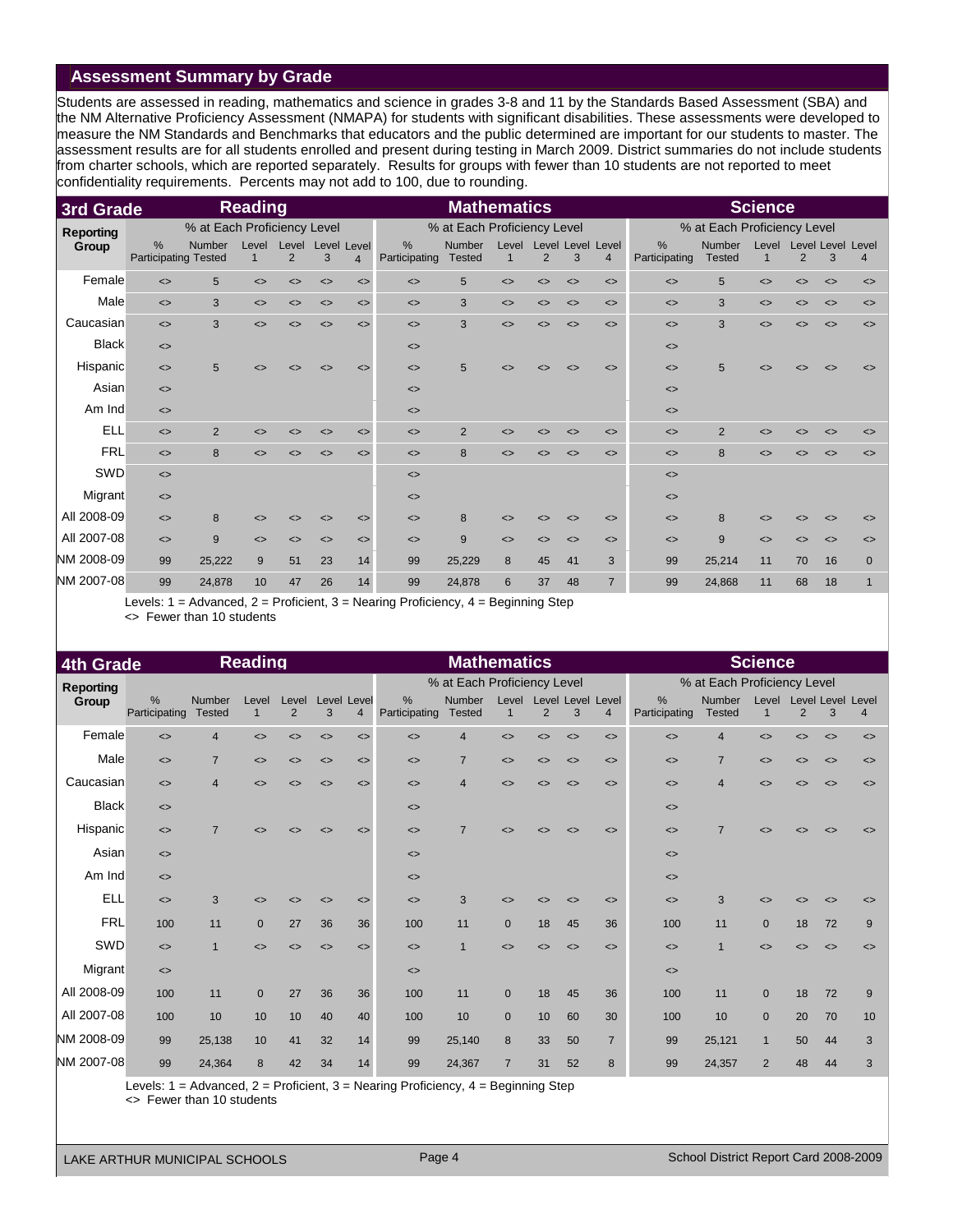| 5th Grade        |                              |                             | <b>Reading</b>               |                              |                              | <b>Mathematics</b>           |                              |                             |                       |                              |                              |                                     | <b>Science</b>               |                                |                              |                              |                               |                              |
|------------------|------------------------------|-----------------------------|------------------------------|------------------------------|------------------------------|------------------------------|------------------------------|-----------------------------|-----------------------|------------------------------|------------------------------|-------------------------------------|------------------------------|--------------------------------|------------------------------|------------------------------|-------------------------------|------------------------------|
| <b>Reporting</b> |                              | % at Each Proficiency Level |                              |                              |                              |                              |                              | % at Each Proficiency Level |                       |                              |                              |                                     |                              | % at Each Proficiency Level    |                              |                              |                               |                              |
| Group            | %<br>Participating           | Number<br><b>Tested</b>     | Level<br>$\mathbf{1}$        | Level<br>2                   | Level Level<br>3             | $\overline{4}$               | %<br>Participating           | Number<br><b>Tested</b>     | Level<br>$\mathbf{1}$ | 2                            | 3                            | Level Level Level<br>$\overline{4}$ | %<br>Participating           | <b>Number</b><br><b>Tested</b> | Level<br>$\mathbf{1}$        | 2                            | <b>Level Level Level</b><br>3 | $\overline{4}$               |
| Female           | $\leftrightarrow$            | 2                           | $\leftrightarrow$            | $\leftrightarrow$            | $\left\langle \right\rangle$ | $\left\langle \right\rangle$ | $\left\langle \right\rangle$ | 2                           | $\leftrightarrow$     | $\left\langle \right\rangle$ | $\left\langle \right\rangle$ | $\left\langle \right\rangle$        | $\leftrightarrow$            | $\overline{2}$                 | $\left\langle \right\rangle$ | $\leftrightarrow$            | $\left\langle \right\rangle$  | $\left\langle \right\rangle$ |
| Male             | 100                          | 10                          | 10                           | 10                           | 70                           | 10                           | 100                          | 10                          | $\mathbf{0}$          | 20                           | 70                           | 10                                  | 100                          | 10                             | $\mathbf 0$                  | 10                           | 80                            | 10                           |
| Caucasian        | $\leftrightarrow$            |                             |                              |                              |                              |                              | $\left\langle \right\rangle$ |                             |                       |                              |                              |                                     | $\left\langle \right\rangle$ |                                |                              |                              |                               |                              |
| <b>Black</b>     | $\left\langle \right\rangle$ |                             |                              |                              |                              |                              | $\left\langle \right\rangle$ |                             |                       |                              |                              |                                     | $\left\langle \right\rangle$ |                                |                              |                              |                               |                              |
| Hispanic         | 100                          | 12                          | 8                            | 16                           | 66                           | 8                            | 100                          | 12                          | $\mathbf{0}$          | 16                           | 58                           | 25                                  | 100                          | 12                             | $\mathbf{0}$                 | 8                            | 83                            | 8                            |
| Asian            | $\left\langle \right\rangle$ |                             |                              |                              |                              |                              | $\left\langle \right\rangle$ |                             |                       |                              |                              |                                     | $\leftrightarrow$            |                                |                              |                              |                               |                              |
| Am Ind           | $\leq$                       |                             |                              |                              |                              |                              | $\left\langle \right\rangle$ |                             |                       |                              |                              |                                     | $\left\langle \right\rangle$ |                                |                              |                              |                               |                              |
| <b>ELL</b>       | $\left\langle \right\rangle$ | $\overline{4}$              | ◇                            | <>                           | <>                           | $\left\langle \right\rangle$ | $\left\langle \right\rangle$ | Δ                           | ◇                     | <>                           | $\left\langle \right\rangle$ | $\left\langle \right\rangle$        | $\left\langle \right\rangle$ | $\overline{4}$                 | <>                           | <>                           | $\left\langle \right\rangle$  | <>                           |
| <b>FRL</b>       | 100                          | 12                          | 8                            | 16                           | 66                           | 8                            | 100                          | 12                          | $\mathbf{0}$          | 16                           | 58                           | 25                                  | 100                          | 12                             | $\mathbf{0}$                 | 8                            | 83                            | 8                            |
| SWD              | $\leq$                       | $\overline{2}$              | $\left\langle \right\rangle$ | $\left\langle \right\rangle$ | $\leftrightarrow$            | $\left\langle \right\rangle$ | $\left\langle \right\rangle$ | $\overline{2}$              | $\leftrightarrow$     | $\left\langle \right\rangle$ | $\leftrightarrow$            | $\left\langle \right\rangle$        | $\left\langle \right\rangle$ | $\overline{2}$                 | $\left\langle \right\rangle$ | $\left\langle \right\rangle$ | $\leftrightarrow$             | $\left\langle \right\rangle$ |
| Migrant          | $\left\langle \right\rangle$ | 3                           | $\left\langle \right\rangle$ | $\left\langle \right\rangle$ | $\leftrightarrow$            | $\left\langle \right\rangle$ | $\left\langle \right\rangle$ | 3                           | $\leftrightarrow$     | $\left\langle \right\rangle$ | $\leftrightarrow$            | $\left\langle \right\rangle$        | $\left\langle \right\rangle$ | 3                              | $\left\langle \right\rangle$ | $\leftrightarrow$            | $\leftrightarrow$             | $\left\langle \right\rangle$ |
| All 2008-09      | 100                          | 12                          | 8                            | 16                           | 66                           | 8                            | 100                          | 12                          | $\mathbf{0}$          | 16                           | 58                           | 25                                  | 100                          | 12                             | $\mathbf{0}$                 | 8                            | 83                            | 8                            |
| All 2007-08      | 100                          | 13                          | 15                           | 30                           | 46                           | $\overline{7}$               | 100                          | 13                          | $\Omega$              | 23                           | 61                           | 15                                  | 100                          | 13                             | $\mathbf{0}$                 | 38                           | 61                            | $\mathbf 0$                  |
| NM 2008-09       | 99                           | 24,494                      | 13                           | 44                           | 33                           | 8                            | 99                           | 24,495                      | 9                     | 33                           | 46                           | 9                                   | 99                           | 24,478                         | 6                            | 46                           | 42                            | 5                            |
| NM 2007-08       | 99                           | 24,274                      | 10                           | 45                           | 35                           | 8                            | 99                           | 24,274                      | 8                     | 31                           | 47                           | 11                                  | 99                           | 24,270                         | 3                            | 43                           | 48                            | $\overline{4}$               |

Levels: 1 = Advanced, 2 = Proficient, 3 = Nearing Proficiency, 4 = Beginning Step <> Fewer than 10 students

| 6th Grade        |                              |                             | <b>Reading</b>               |                              |                              |                              |                              | <b>Mathematics</b>          |                   | <b>Science</b>               |                              |                                     |                              |                             |                              |                              |                              |                              |
|------------------|------------------------------|-----------------------------|------------------------------|------------------------------|------------------------------|------------------------------|------------------------------|-----------------------------|-------------------|------------------------------|------------------------------|-------------------------------------|------------------------------|-----------------------------|------------------------------|------------------------------|------------------------------|------------------------------|
| <b>Reporting</b> |                              | % at Each Proficiency Level |                              |                              |                              |                              |                              | % at Each Proficiency Level |                   |                              |                              |                                     |                              | % at Each Proficiency Level |                              |                              |                              |                              |
| Group            | %<br>Participating           | Number<br><b>Tested</b>     | Level                        | Level<br>$\overline{2}$      | Level Level<br>3             | $\overline{4}$               | %<br>Participating           | Number<br><b>Tested</b>     | Level             | $\overline{2}$               | 3                            | Level Level Level<br>$\overline{4}$ | %<br>Participating           | Number<br><b>Tested</b>     | 1                            | $\overline{2}$               | Level Level Level Level<br>3 | $\overline{4}$               |
| Female           | $\leftrightarrow$            | $\overline{7}$              | $\leftrightarrow$            | $\left\langle \right\rangle$ | $\leftrightarrow$            | $\left\langle \right\rangle$ | $\left\langle \right\rangle$ | $\overline{7}$              | $\leftrightarrow$ | $\left\langle \right\rangle$ | $\leftrightarrow$            | $\left\langle \right\rangle$        | $\left\langle \right\rangle$ | $\overline{7}$              | $\left\langle \right\rangle$ | $\left\langle \right\rangle$ | $\leftrightarrow$            | $\left\langle \right\rangle$ |
| Male             | $\left\langle \right\rangle$ | 8                           | $\leftrightarrow$            | $\left\langle \right\rangle$ | $\left\langle \right\rangle$ | $\left\langle \right\rangle$ | $\left\langle \right\rangle$ | 8                           | $\leftrightarrow$ | $\left\langle \right\rangle$ | $\left\langle \right\rangle$ | $\left\langle \right\rangle$        | $\left\langle \right\rangle$ | 8                           | $\left\langle \right\rangle$ | $\left\langle \right\rangle$ | $\leftrightarrow$            | $\left\langle \right\rangle$ |
| Caucasian        | $\left\langle \right\rangle$ | 6                           | $\leftrightarrow$            | <>                           | $\leftrightarrow$            | $\left\langle \right\rangle$ | $\left\langle \right\rangle$ | $6\phantom{1}$              | $\leftrightarrow$ | $\leftrightarrow$            | $\left\langle \right\rangle$ | $\left\langle \right\rangle$        | $\left\langle \right\rangle$ | 6                           | $\leftrightarrow$            | <>                           | $\left\langle \right\rangle$ | $\leftrightarrow$            |
| <b>Black</b>     | $\left\langle \right\rangle$ |                             |                              |                              |                              |                              | $\left\langle \right\rangle$ |                             |                   |                              |                              |                                     | $\left\langle \right\rangle$ |                             |                              |                              |                              |                              |
| Hispanic         | $\left\langle \right\rangle$ | 9                           | ◇                            |                              | <>                           | <>                           | $\left\langle \right\rangle$ | 9                           | ◇                 |                              | ◇                            | $\leftrightarrow$                   | $\left\langle \right\rangle$ | 9                           |                              |                              | ◇                            | <>                           |
| Asian            | $\left\langle \right\rangle$ |                             |                              |                              |                              |                              | $\left\langle \right\rangle$ |                             |                   |                              |                              |                                     | $\left\langle \right\rangle$ |                             |                              |                              |                              |                              |
| Am Ind           | $\left\langle \right\rangle$ |                             |                              |                              |                              |                              | $\left\langle \right\rangle$ |                             |                   |                              |                              |                                     | $\left\langle \right\rangle$ |                             |                              |                              |                              |                              |
| <b>ELL</b>       | $\left\langle \right\rangle$ |                             | $\left\langle \right\rangle$ | <>                           | <>                           | $\left\langle \right\rangle$ | $\left\langle \right\rangle$ |                             | ◇                 | <>                           | $\left\langle \right\rangle$ | $\left\langle \right\rangle$        | $\left\langle \right\rangle$ | 1                           | <>                           | <>                           | $\leftrightarrow$            | $\left\langle \right\rangle$ |
| <b>FRL</b>       | 100                          | 15                          | 6                            | 33                           | 53                           | 6                            | 100                          | 15                          | $\mathbf{0}$      | 6                            | 66                           | 26                                  | 100                          | 15                          | $\mathbf{0}$                 | 20                           | 73                           | 6                            |
| SWD              | $\leftrightarrow$            | 2                           | $\leftrightarrow$            | <>                           | $\left\langle \right\rangle$ | $\leftrightarrow$            | $\leftrightarrow$            | $\overline{2}$              | $\leftrightarrow$ | <>                           | $\leftrightarrow$            | $\left\langle \right\rangle$        | $\leftrightarrow$            | $\overline{2}$              | $\leftrightarrow$            | $\leftrightarrow$            | $\leftrightarrow$            | $\leftrightarrow$            |
| Migrant          | $\leftrightarrow$            | $\overline{2}$              | $\left\langle \right\rangle$ | $\leftrightarrow$            | $\leftrightarrow$            | $\left\langle \right\rangle$ | $\left\langle \right\rangle$ | 2                           | $\leftrightarrow$ | <>                           | $\leftrightarrow$            | $\left\langle \right\rangle$        | $\left\langle \right\rangle$ | $\overline{2}$              | $\leftrightarrow$            | $\leftrightarrow$            | $\leftrightarrow$            | $\leftrightarrow$            |
| All 2008-09      | 100                          | 15                          | 6                            | 33                           | 53                           | 6                            | 100                          | 15                          | $\Omega$          | 6                            | 66                           | 26                                  | 100                          | 15                          | $\mathbf{0}$                 | 20                           | 73                           | 6                            |
| All 2007-08      | 100                          | 12                          | $\mathbf 0$                  | 50                           | 41                           | 8                            | 100                          | 12                          | $\mathbf{0}$      | 8                            | 83                           | 8                                   | 100                          | 12                          | $\overline{0}$               | 8                            | 83                           | 8                            |
| NM 2008-09       | 99                           | 24,097                      | 5                            | 38                           | 44                           | 10                           | 99                           | 24,101                      | 6                 | 26                           | 54                           | 10                                  | 99                           | 24,092                      | $\overline{2}$               | 31                           | 53                           | 11                           |
| NM 2007-08       | 99                           | 23,666                      | 5                            | 37                           | 45                           | 10 <sup>1</sup>              | 99                           | 23,666                      | $\overline{4}$    | 23                           | 58                           | 13                                  | 99                           | 23,653                      | $\overline{2}$               | 28                           | 56                           | 12                           |

Levels: 1 = Advanced, 2 = Proficient, 3 = Nearing Proficiency, 4 = Beginning Step <> Fewer than 10 students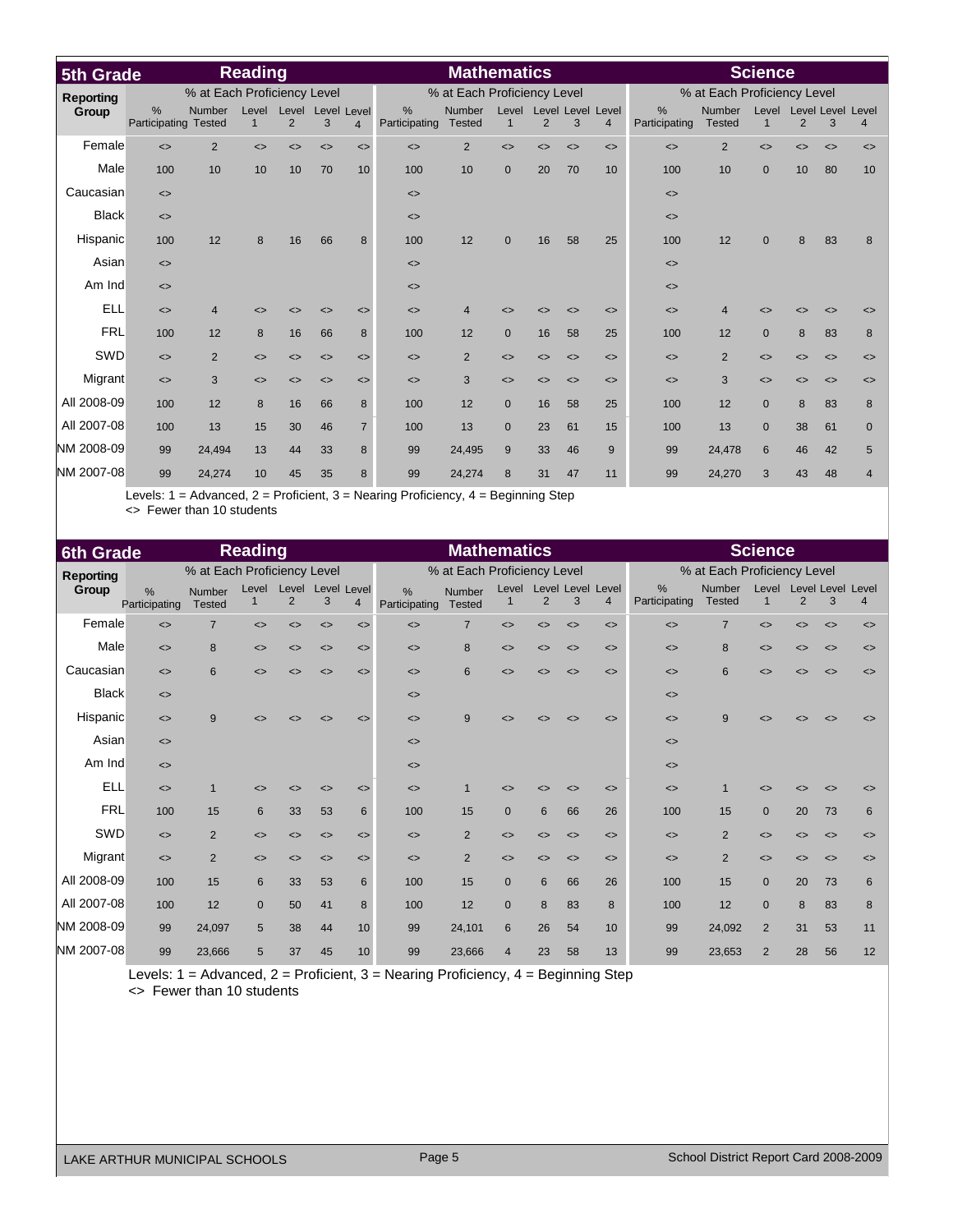| <b>7th Grade</b> |                                |                             | <b>Reading</b>    |                              |                              |                              |                              | <b>Mathematics</b>          |                   |                   |                              |                              | <b>Science</b>               |                             |                              |                              |                        |                              |
|------------------|--------------------------------|-----------------------------|-------------------|------------------------------|------------------------------|------------------------------|------------------------------|-----------------------------|-------------------|-------------------|------------------------------|------------------------------|------------------------------|-----------------------------|------------------------------|------------------------------|------------------------|------------------------------|
| <b>Reporting</b> |                                | % at Each Proficiency Level |                   |                              |                              |                              |                              | % at Each Proficiency Level |                   |                   |                              |                              |                              | % at Each Proficiency Level |                              |                              |                        |                              |
| Group            | $\frac{9}{6}$<br>Participating | Number<br><b>Tested</b>     | Level<br>1        | Level<br>2                   | Level Level<br>3             | $\overline{4}$               | %<br>Participating           | Number<br><b>Tested</b>     | Level<br>1        | 2                 | 3                            | Level Level Level<br>4       | %<br>Participating           | Number<br><b>Tested</b>     | Level<br>$\mathbf{1}$        | $\overline{2}$               | Level Level Level<br>3 | $\overline{4}$               |
| Female           | $\leftrightarrow$              | $\overline{4}$              | $\leftrightarrow$ | $\left\langle \right\rangle$ | $\left\langle \right\rangle$ | $\left\langle \right\rangle$ | $\left\langle \right\rangle$ | $\overline{4}$              | $\leftrightarrow$ | $\leftrightarrow$ | $\leftrightarrow$            | $\left\langle \right\rangle$ | $\leftrightarrow$            | $\overline{4}$              | $\leftrightarrow$            | $\left\langle \right\rangle$ | $\leftrightarrow$      | $\left\langle \right\rangle$ |
| Male             | $\leftrightarrow$              | 6                           | $\leftrightarrow$ | $\left\langle \right\rangle$ | $\left\langle \right\rangle$ | $\left\langle \right\rangle$ | $\left\langle \right\rangle$ | 6                           | $\leftrightarrow$ | $\leftrightarrow$ | $\leftrightarrow$            | $\left\langle \right\rangle$ | $\left\langle \right\rangle$ | 6                           | $\left\langle \right\rangle$ | $\left\langle \right\rangle$ | $\leftrightarrow$      | $\leftrightarrow$            |
| Caucasian        | $\leftrightarrow$              | $\overline{2}$              | $\leftrightarrow$ | <>                           | $\leftrightarrow$            | $\left\langle \right\rangle$ | $\left\langle \right\rangle$ | $\overline{2}$              | $\leftrightarrow$ | $\leftrightarrow$ | $\leftrightarrow$            | $\left\langle \right\rangle$ | $\left\langle \right\rangle$ | $\overline{2}$              | $\leftrightarrow$            | <>                           | $\leftrightarrow$      | $\leftrightarrow$            |
| <b>Black</b>     | $\leftrightarrow$              |                             |                   |                              |                              |                              | $\left\langle \right\rangle$ |                             |                   |                   |                              |                              | $\leftrightarrow$            |                             |                              |                              |                        |                              |
| Hispanic         | $\left\langle \right\rangle$   | 8                           | $\leftrightarrow$ |                              | <>                           | $\leftrightarrow$            | $\leftrightarrow$            | 8                           | ◇                 | <>                | ◇                            | $\leftrightarrow$            | $\left\langle \right\rangle$ | 8                           |                              |                              |                        |                              |
| Asian            | $\left\langle \right\rangle$   |                             |                   |                              |                              |                              | $\left\langle \right\rangle$ |                             |                   |                   |                              |                              | $\left\langle \right\rangle$ |                             |                              |                              |                        |                              |
| Am Ind           | $\leftrightarrow$              |                             |                   |                              |                              |                              | $\left\langle \right\rangle$ |                             |                   |                   |                              |                              | $\left\langle \right\rangle$ |                             |                              |                              |                        |                              |
| <b>ELL</b>       | $\left\langle \right\rangle$   | 1                           | ◇                 | <>                           | <>                           | $\left\langle \right\rangle$ | $\left\langle \right\rangle$ |                             | ◇                 | <>                | <>                           | $\left\langle \right\rangle$ | $\left\langle \right\rangle$ | 1                           | <>                           | <>                           | ◇                      | <>                           |
| <b>FRL</b>       | 100                            | 10                          | $\mathbf{0}$      | 50                           | 40                           | 10 <sup>1</sup>              | 100                          | 10                          | $\overline{0}$    | 10                | 90                           | $\Omega$                     | 100                          | 10                          | $\mathbf 0$                  | $\overline{0}$               | 90                     | 10                           |
| SWD              | $\left\langle \right\rangle$   | $\overline{1}$              | $\leftrightarrow$ | $\left\langle \right\rangle$ | $\left\langle \right\rangle$ | $\leq$                       | $\left\langle \right\rangle$ | $\overline{1}$              | $\leftrightarrow$ | $\leftrightarrow$ | $\left\langle \right\rangle$ | $\left\langle \right\rangle$ | $\left\langle \right\rangle$ | $\overline{1}$              | $\leftrightarrow$            | $\left\langle \right\rangle$ | $\leftrightarrow$      | $\left\langle \right\rangle$ |
| Migrant          | $\leftrightarrow$              |                             |                   |                              |                              |                              | $\left\langle \right\rangle$ |                             |                   |                   |                              |                              | $\leq$                       |                             |                              |                              |                        |                              |
| All 2008-09      | 100                            | 10                          | $\mathbf{0}$      | 50                           | 40                           | 10                           | 100                          | 10                          | $\overline{0}$    | 10                | 90                           | $\mathbf{0}$                 | 100                          | 10                          | $\mathbf{0}$                 | $\overline{0}$               | 90                     | 10                           |
| All 2007-08      | 100                            | 14                          | $\Omega$          | 50                           | 28                           | 21                           | 100                          | 14                          | $\Omega$          | 28                | 42                           | 28                           | 100                          | 14                          | $\mathbf{0}$                 | 21                           | 71                     | $\overline{7}$               |
| NM 2008-09       | 99                             | 23,696                      | 9                 | 43                           | 37                           | 8                            | 99                           | 23,697                      | 8                 | 23                | 52                           | 15                           | 99                           | 23,687                      | $\overline{2}$               | 33                           | 50                     | 12                           |
| NM 2007-08       | 99                             | 23,964                      | $\overline{7}$    | 42                           | 36                           | 12 <sup>°</sup>              | 99                           | 23,964                      | 5                 | 23                | 51                           | 18                           | 99                           | 23,954                      | $\overline{1}$               | 31                           | 51                     | 14                           |

Levels: 1 = Advanced, 2 = Proficient, 3 = Nearing Proficiency, 4 = Beginning Step <> Fewer than 10 students

| <b>Reading</b><br><b>8th Grade</b> |                              |                                |                   |                         |                              | <b>Mathematics</b>           |                              |                         |                   |                   |                              | <b>Science</b>               |                                |                         |                      |                              |                               |                              |
|------------------------------------|------------------------------|--------------------------------|-------------------|-------------------------|------------------------------|------------------------------|------------------------------|-------------------------|-------------------|-------------------|------------------------------|------------------------------|--------------------------------|-------------------------|----------------------|------------------------------|-------------------------------|------------------------------|
| <b>Reporting</b>                   | % at Each Proficiency Level  |                                |                   |                         |                              | % at Each Proficiency Level  |                              |                         |                   |                   |                              | % at Each Proficiency Level  |                                |                         |                      |                              |                               |                              |
| Group                              | %<br>Participating           | <b>Number</b><br><b>Tested</b> | Level<br>1        | Level<br>$\overline{2}$ | Level Level<br>3             | $\overline{4}$               | $\%$<br>Participating        | Number<br><b>Tested</b> | $\mathbf{1}$      | 2                 | 3                            | Level Level Level Level<br>4 | $\frac{0}{0}$<br>Participating | Number<br><b>Tested</b> | Level<br>$\mathbf 1$ | 2                            | <b>Level Level Level</b><br>3 | 4                            |
| Female                             | $\leftrightarrow$            | $\overline{7}$                 | $\leftrightarrow$ | $\leftrightarrow$       | $\left\langle \right\rangle$ | $\leftrightarrow$            | $\leftrightarrow$            | $\overline{7}$          | $\leftrightarrow$ | $\leftrightarrow$ | $\leftrightarrow$            | $\left\langle \right\rangle$ | $\left\langle \right\rangle$   | $\overline{7}$          | $\leftrightarrow$    | $\left\langle \right\rangle$ | $\leftrightarrow$             | $\left\langle \right\rangle$ |
| Male                               | 100                          | 10                             | $\mathbf{0}$      | 40                      | 40                           | 20                           | 100                          | 10                      | $\mathbf{0}$      | 10                | 60                           | 30                           | 100                            | 10                      | $\mathbf{0}$         | 10                           | 60                            | 30                           |
| Caucasian                          | $\leftrightarrow$            | $\overline{4}$                 | $\leftrightarrow$ | $\leftrightarrow$       | $\left\langle \right\rangle$ | $\leftrightarrow$            | $\leftrightarrow$            | $\overline{4}$          | $\leftrightarrow$ | $\leftrightarrow$ | $\leftrightarrow$            | $\left\langle \right\rangle$ | $\left\langle \right\rangle$   | 4                       | $\leftrightarrow$    | $\left\langle \right\rangle$ | $\leftrightarrow$             | $\left\langle \right\rangle$ |
| <b>Black</b>                       | $\left\langle \right\rangle$ |                                |                   |                         |                              |                              | $\left\langle \right\rangle$ |                         |                   |                   |                              |                              | $\left\langle \right\rangle$   |                         |                      |                              |                               |                              |
| Hispanic                           | 100                          | 13                             | $\mathbf{0}$      | 53                      | 30                           | 15                           | 100                          | 13                      | $\mathbf{0}$      | 38                | 38                           | 23                           | 100                            | 13                      | $\mathbf{0}$         | 15                           | 61                            | 23                           |
| Asian                              | $\left\langle \right\rangle$ |                                |                   |                         |                              |                              | $\left\langle \right\rangle$ |                         |                   |                   |                              |                              | $\left\langle \right\rangle$   |                         |                      |                              |                               |                              |
| Am Ind                             | $\leftrightarrow$            |                                |                   |                         |                              |                              | $\leftrightarrow$            |                         |                   |                   |                              |                              | $\left\langle \right\rangle$   |                         |                      |                              |                               |                              |
| <b>ELL</b>                         | $\left\langle \right\rangle$ | $\overline{2}$                 | $\leftrightarrow$ | <>                      | $\left\langle \right\rangle$ | $\left\langle \right\rangle$ | $\leftrightarrow$            | 2                       | ◇                 | <>                | $\left\langle \right\rangle$ | $\leftrightarrow$            | $\left\langle \right\rangle$   | $\overline{2}$          | <>                   | <>                           | $\left\langle \right\rangle$  | $\leftrightarrow$            |
| <b>FRL</b>                         | 100                          | 17                             | $\mathbf{0}$      | 58                      | 23                           | 17                           | 100                          | 17                      | $\mathbf{0}$      | 41                | 35                           | 23                           | 100                            | 17                      | $\mathbf{0}$         | 17                           | 58                            | 23                           |
| SWD                                | $\left\langle \right\rangle$ | 3                              | $\leftrightarrow$ | $\leftrightarrow$       | $\left\langle \right\rangle$ | $\left\langle \right\rangle$ | $\left\langle \right\rangle$ | 3                       | $\leftrightarrow$ | $\leftrightarrow$ | $\leftrightarrow$            | $\left\langle \right\rangle$ | $\left\langle \right\rangle$   | 3                       | $\leftrightarrow$    | $\left\langle \right\rangle$ | $\left\langle \right\rangle$  | $\left\langle \right\rangle$ |
| Migrant                            | $\leftrightarrow$            | $\overline{2}$                 | $\leftrightarrow$ | $\leftrightarrow$       | $\left\langle \right\rangle$ | $\left\langle \right\rangle$ | $\left\langle \right\rangle$ | 2                       | $\leftrightarrow$ | $\leftrightarrow$ | $\left\langle \right\rangle$ | $\left\langle \right\rangle$ | $\left\langle \right\rangle$   | $\overline{2}$          | $\leftrightarrow$    | $\left\langle \right\rangle$ | $\leftrightarrow$             | $\left\langle \right\rangle$ |
| All 2008-09                        | 100                          | 17                             | $\mathbf{0}$      | 58                      | 23                           | 17                           | 100                          | 17                      | $\mathbf{0}$      | 41                | 35                           | 23                           | 100                            | 17                      | $\mathbf{0}$         | 17                           | 58                            | 23                           |
| All 2007-08                        | 100                          | 13                             | 15                | 76                      | $\mathbf 0$                  | $\overline{7}$               | 100                          | 13                      | $\mathbf{0}$      | 46                | 46                           | $\overline{7}$               | 100                            | 13                      | $\mathbf{0}$         | 15                           | 76                            | $\overline{7}$               |
| NM 2008-09                         | 99                           | 23,969                         | 8                 | 53                      | 28                           | 8                            | 99                           | 23,965                  | $\overline{7}$    | 35                | 49                           | $\overline{7}$               | 99                             | 23,959                  | $\mathbf{0}$         | 26                           | 57                            | 14                           |
| NM 2007-08                         | 99                           | 24,576                         | 5                 | 58                      | 28                           | 6                            | 99                           | 24,579                  | 6                 | 29                | 49                           | 13                           | 98                             | 24,564                  | $\mathbf{0}$         | 24                           | 58                            | 14                           |

Levels: 1 = Advanced, 2 = Proficient, 3 = Nearing Proficiency, 4 = Beginning Step

<> Fewer than 10 students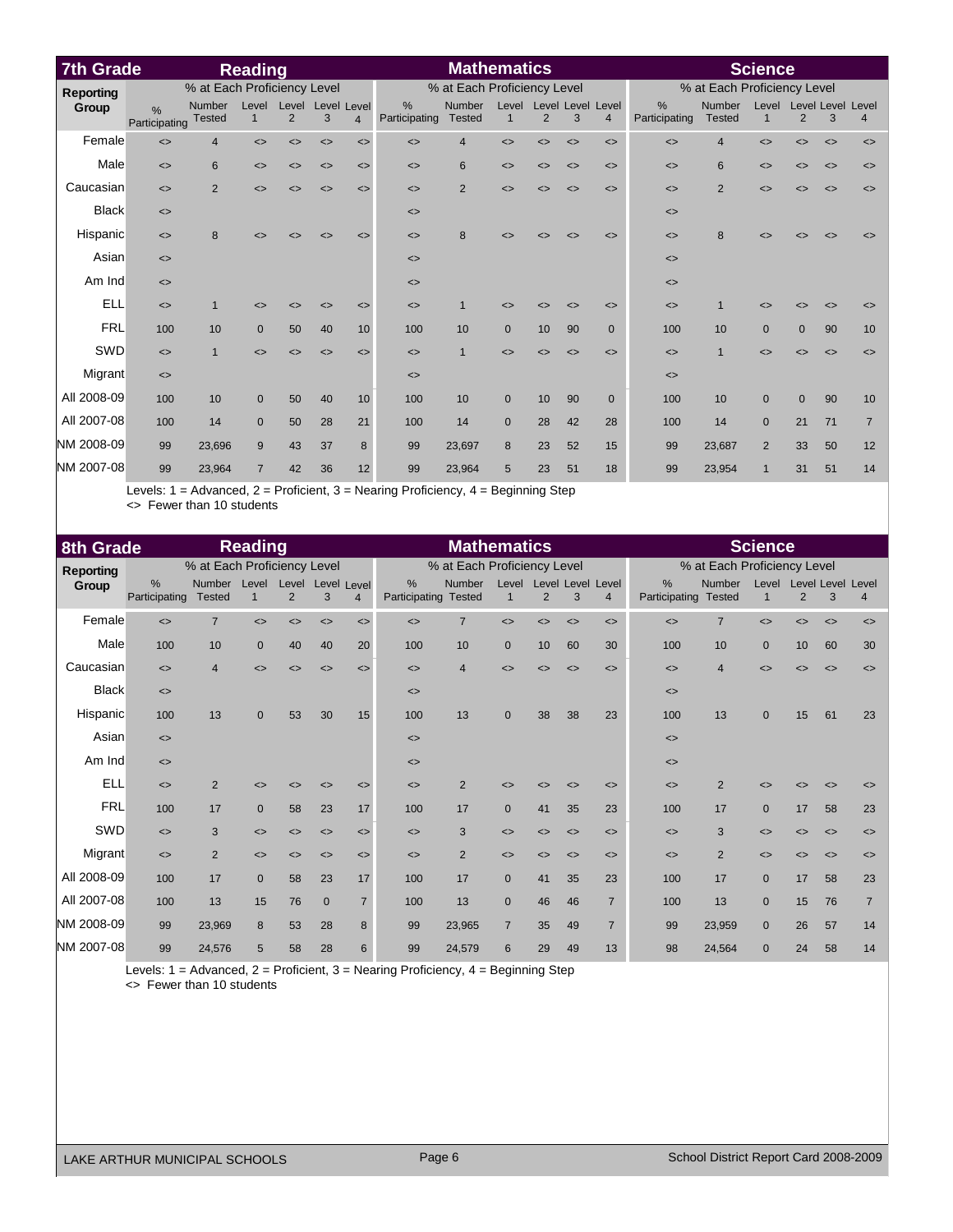| 11th Grade       |                              |                  | <b>Reading</b>    |                              |                              |                              |                              | <b>Mathematics</b>             |                      |                              |                              |                                     |                              |                         | <b>Science</b>               |                              |                              |                              |
|------------------|------------------------------|------------------|-------------------|------------------------------|------------------------------|------------------------------|------------------------------|--------------------------------|----------------------|------------------------------|------------------------------|-------------------------------------|------------------------------|-------------------------|------------------------------|------------------------------|------------------------------|------------------------------|
| <b>Reporting</b> | % at Each Proficiency Level  |                  |                   |                              |                              |                              | % at Each Proficiency Level  |                                |                      |                              |                              |                                     | % at Each Proficiency Level  |                         |                              |                              |                              |                              |
| Group            | %<br>Participating           | Number<br>Tested | Level<br>1        | Level<br>2                   | Level Level<br>3             | $\overline{4}$               | %<br>Participating           | <b>Number</b><br><b>Tested</b> | Level<br>$\mathbf 1$ | $\overline{2}$               | 3                            | Level Level Level<br>$\overline{4}$ | %<br>Participating           | Number<br><b>Tested</b> | Level<br>$\mathbf{1}$        | $\overline{2}$               | 3                            | Level Level Level<br>4       |
| Female           | $\leftrightarrow$            | $\overline{7}$   | $\leftrightarrow$ | $\left\langle \right\rangle$ | $\left\langle \right\rangle$ | $\leftrightarrow$            | $\leftrightarrow$            | $\overline{7}$                 | $\leftrightarrow$    | $\left\langle \right\rangle$ | $\left\langle \right\rangle$ | $\left\langle \right\rangle$        | $\leftrightarrow$            | $\overline{7}$          | $\left\langle \right\rangle$ | <>                           | $\leftrightarrow$            | $\left\langle \right\rangle$ |
| Male             | $\leftrightarrow$            | 6                | $\leftrightarrow$ | $\leftrightarrow$            | $\leftrightarrow$            | $\left\langle \right\rangle$ | $\leftrightarrow$            | 6                              | $\leftrightarrow$    | $\left\langle \right\rangle$ | $\leftrightarrow$            | $\left\langle \right\rangle$        | $\left\langle \right\rangle$ | 6                       | $\left\langle \right\rangle$ | $\left\langle \right\rangle$ | $\left\langle \right\rangle$ | $\left\langle \right\rangle$ |
| Caucasian        | $\leftrightarrow$            | $\overline{7}$   | $\leftrightarrow$ | <>                           | $\leftrightarrow$            | $\leftrightarrow$            | $\left\langle \right\rangle$ | $\overline{7}$                 | $\leftrightarrow$    | <>                           | $\left\langle \right\rangle$ | $\leftrightarrow$                   | $\leftrightarrow$            | $\overline{7}$          | $\leftrightarrow$            | <>                           | $\leftrightarrow$            | $\leftrightarrow$            |
| <b>Black</b>     | $\leq$                       |                  |                   |                              |                              |                              | $\left\langle \right\rangle$ |                                |                      |                              |                              |                                     | $\leftrightarrow$            |                         |                              |                              |                              |                              |
| Hispanic         | $\leq$                       | 6                | ◇                 |                              | <>                           | $\leq$                       | $\leftrightarrow$            | 6                              |                      |                              | $\leftrightarrow$            | $\leftrightarrow$                   | $\leftrightarrow$            | 6                       |                              |                              |                              | <>                           |
| Asian            | $\leq$                       |                  |                   |                              |                              |                              | $\left\langle \right\rangle$ |                                |                      |                              |                              |                                     | $\leftrightarrow$            |                         |                              |                              |                              |                              |
| Am Ind           | $\left\langle \right\rangle$ |                  |                   |                              |                              |                              | $\left\langle \right\rangle$ |                                |                      |                              |                              |                                     | $\left\langle \right\rangle$ |                         |                              |                              |                              |                              |
| <b>ELL</b>       | $\leq$                       | 2                |                   |                              | <>                           | $\leq$                       | $\left\langle \right\rangle$ | 2                              |                      |                              | ◇                            | $\leq$                              | $\leq$                       | $\overline{2}$          |                              |                              | <>                           |                              |
| <b>FRL</b>       | 92                           | 13               | $\mathbf{0}$      | 61                           | 23                           | $\overline{7}$               | 92                           | 13                             | $\Omega$             | $\overline{7}$               | 30                           | 53                                  | 92                           | 13                      | $\overline{0}$               | $\overline{7}$               | 76                           | $\overline{7}$               |
| SWD              | $\leq$                       | $\overline{2}$   | $\leftrightarrow$ | $\leftrightarrow$            | $\leftrightarrow$            | $\leftrightarrow$            | $\left\langle \right\rangle$ | 2                              | ⇔                    | <>                           | $\leftrightarrow$            | $\left\langle \right\rangle$        | $\leftrightarrow$            | $\overline{2}$          | くゝ                           | <>                           | ◇                            | $\leftrightarrow$            |
| Migrant          | $\left\langle \right\rangle$ |                  |                   |                              |                              |                              | $\left\langle \right\rangle$ |                                |                      |                              |                              |                                     | $\leftrightarrow$            |                         |                              |                              |                              |                              |
| All 2008-09      | 92                           | 13               | $\Omega$          | 61                           | 23                           | $\overline{7}$               | 92                           | 13                             | $\Omega$             |                              | 30                           | 53                                  | 92                           | 13                      | $\Omega$                     | $\overline{7}$               | 76                           |                              |
| All 2007-08      | 100                          | 12               | $\Omega$          | 66                           | 33                           | $\Omega$                     | 100                          | 12                             | 16                   | 41                           | 25                           | 16                                  | 100                          | 12                      | $\Omega$                     | 41                           | 50                           | 8                            |
| NM 2008-09       | 98                           | 20,191           | 5                 | 45                           | 36                           | 10                           | 98                           | 20,181                         | 8                    | 25                           | 37                           | 26                                  | 97                           | 20,178                  | $\mathbf{1}$                 | 31                           | 56                           | $\overline{7}$               |
| NM 2007-08       | 97                           | 20,363           | 6                 | 43                           | 36                           | 11                           | 97                           | 20,365                         | 8                    | 24                           | 39                           | 24                                  | 96                           | 20,104                  | $\mathbf{1}$                 | 32                           | 55                           | 6                            |

Levels: 1 = Advanced, 2 = Proficient, 3 = Nearing Proficiency, 4 = Beginning Step <> Fewer than 10 students

# **Budgeted Expenditures**

Includes state general fund operational monies only for 2008-2009

|                                                                        | <b>Expenditure</b> | $\frac{9}{6}$  |  |  |  |  |  |  |  |
|------------------------------------------------------------------------|--------------------|----------------|--|--|--|--|--|--|--|
| <b>Direct Instruction</b>                                              | 1,252,582          | 53             |  |  |  |  |  |  |  |
| <b>Instructional Support Services</b>                                  | 1,057,074          | 45             |  |  |  |  |  |  |  |
| <b>Students</b>                                                        | 259,233            | 11             |  |  |  |  |  |  |  |
| Instruction                                                            | 88,062             | $\overline{4}$ |  |  |  |  |  |  |  |
| <b>General Administration</b>                                          | 164,681            | $\overline{7}$ |  |  |  |  |  |  |  |
| <b>School Administration</b>                                           | 147,251            | 6              |  |  |  |  |  |  |  |
| <b>Central Services</b>                                                | 98,899             | $\overline{4}$ |  |  |  |  |  |  |  |
| Operations & Maintenance                                               | 285,353            | 12             |  |  |  |  |  |  |  |
| <b>Student Transportation</b>                                          | 11,776             | $<$ 1          |  |  |  |  |  |  |  |
| Other                                                                  | 1,819              | $<$ 1          |  |  |  |  |  |  |  |
| <b>Non-Instructional Support</b>                                       | 46,830             | $\overline{2}$ |  |  |  |  |  |  |  |
| <b>Food Services</b>                                                   | 46,830             | $\overline{2}$ |  |  |  |  |  |  |  |
| <b>Community Services</b>                                              | $\Omega$           | $\overline{0}$ |  |  |  |  |  |  |  |
| <b>Capital Outlay</b>                                                  | $\bf{0}$           | 0              |  |  |  |  |  |  |  |
| <b>Total Expenditures</b>                                              | 2,356,486          |                |  |  |  |  |  |  |  |
| Source: Projected expenditures reported to NMPED School Budget Office. |                    |                |  |  |  |  |  |  |  |

### **School Board Participation**

In order to meet the law, Board members must have accumulated five points during the year by attending specific training.

| <b>Member</b>       | <b>Points</b> |
|---------------------|---------------|
| Alan Lard           |               |
| <b>Edward Rubio</b> |               |
| <b>Gene Bassett</b> | 8             |
| Irma Guillen        | 6             |
| John Jackson        |               |

Source: 2008-09 New Mexico School Board Association Annual Report.